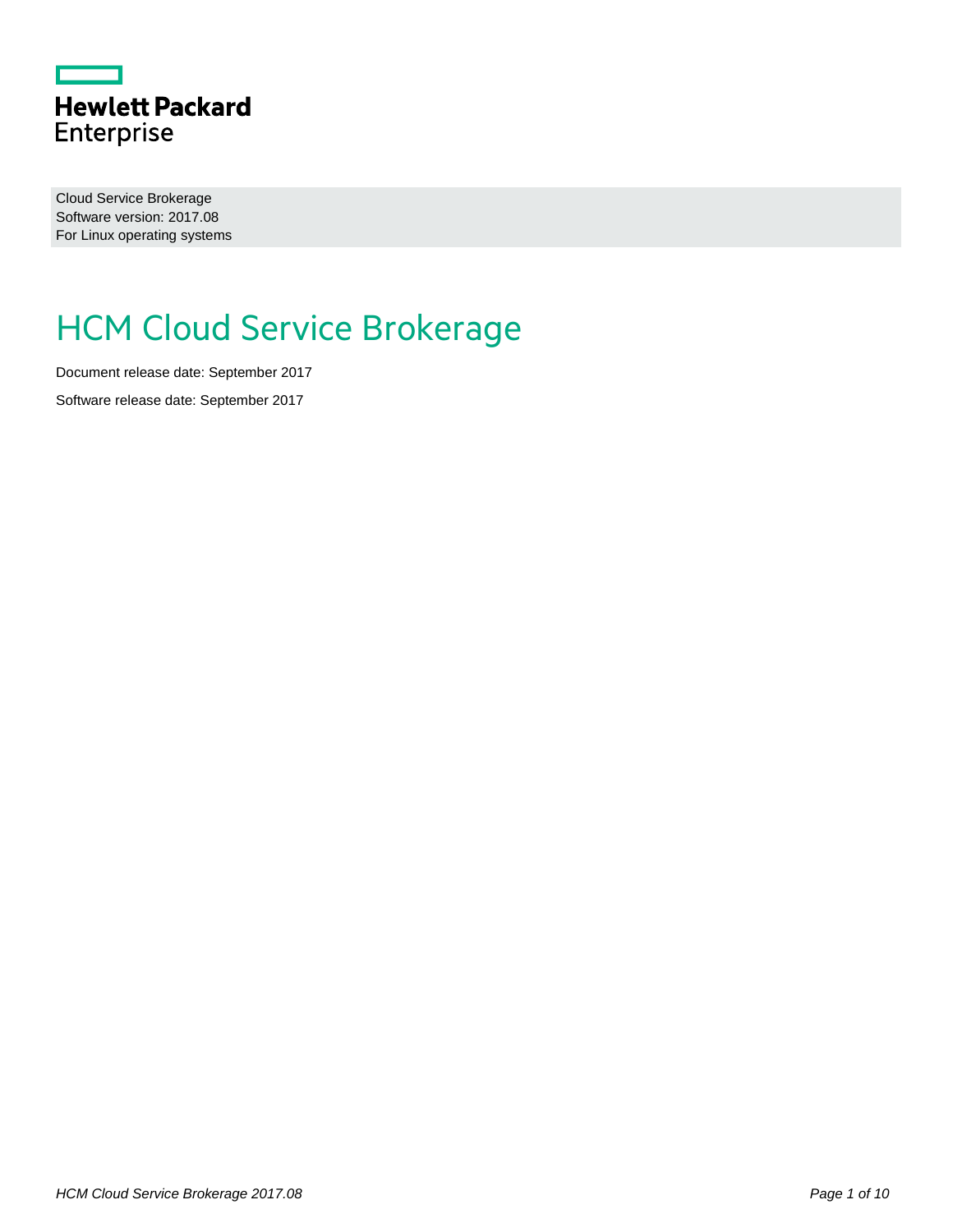# <span id="page-1-0"></span>Legal notices

#### **Warranty**

The only warranties for Hewlett Packard Enterprise products and services are set forth in the express warranty statements accompanying such products and services. Nothing herein should be construed as constituting an additional warranty. Hewlett Packard Enterprise shall not be liable for technical or editorial errors or omissions contained herein. The information contained herein is subject to change without notice.

#### Restricted rights legend

Confidential computer software. Valid license from Hewlett Packard Enterprise required for possession, use or copying. Consistent with FAR 12.211 and 12.212, Commercial Computer Software, Computer Software Documentation, and Technical Data for Commercial Items are licensed to the U.S. Government under vendor's standard commercial license.

#### Copyright notice

© Copyright 2016 Hewlett Packard Enterprise Development LP

#### Trademark notices

Adobe® is a trademark of Adobe Systems Incorporated.

Microsoft® and Windows® are U.S. registered trademarks of Microsoft Corporation.

Oracle and Java are registered trademarks of Oracle and/or its affiliates.

UNIX® is a registered trademark of The Open Group.

RED HAT READY™ Logo and RED HAT CERTIFIED PARTNER™ Logo are trademarks of Red Hat, Inc.

The OpenStack word mark and the Square O Design, together or apart, are trademarks or registered trademarks of OpenStack Foundation in the United States and other countries, and are used with the OpenStack Foundation's permission.

#### Documentation updates

The title page of this document contains the following identifying information:

- Software Version number, which indicates the software version.
- Document Release Date, which changes each time the document is updated.
- Software Release Date, which indicates the release date of this version of the software.

To check for recent updates or to verify that you are using the most recent edition of a document, go to the following URL and sign-in or register: [https://softwaresupport.hpe.com.](https://softwaresupport.hpe.com./)

Select Manuals from the Dashboard menu to view all available documentation. Use the search and filter functions to find documentation, whitepapers, and other information sources.

You will also receive updated or new editions if you subscribe to the appropriate product support service. Contact your Hewlett Packard Enterprise sales representative for details.

#### Support

Visit the Hewlett Packard Enterprise Software Support Online web site a[t https://softwaresupport.hpe.com.](https://softwaresupport.hpe.com/)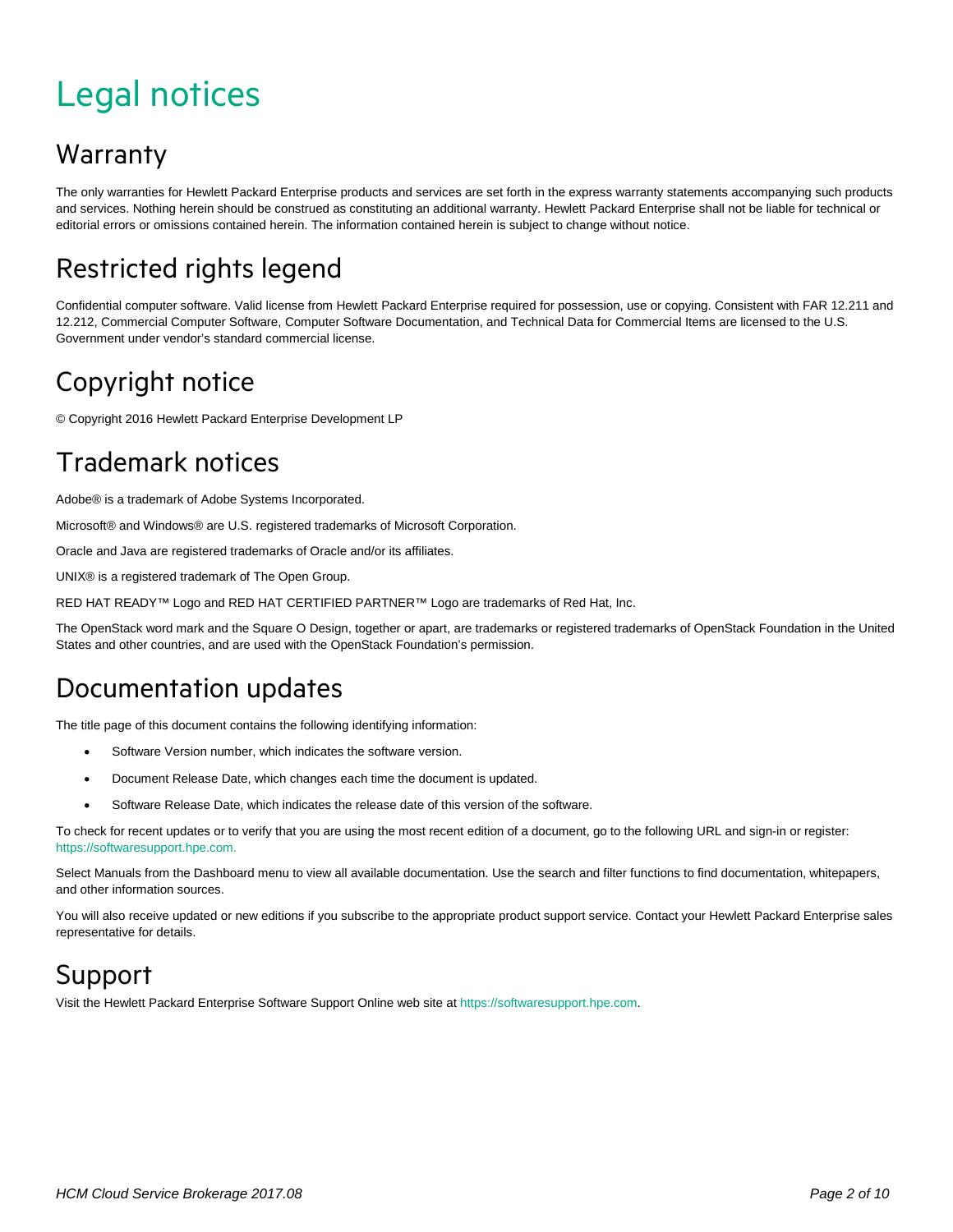# **Table of Contents**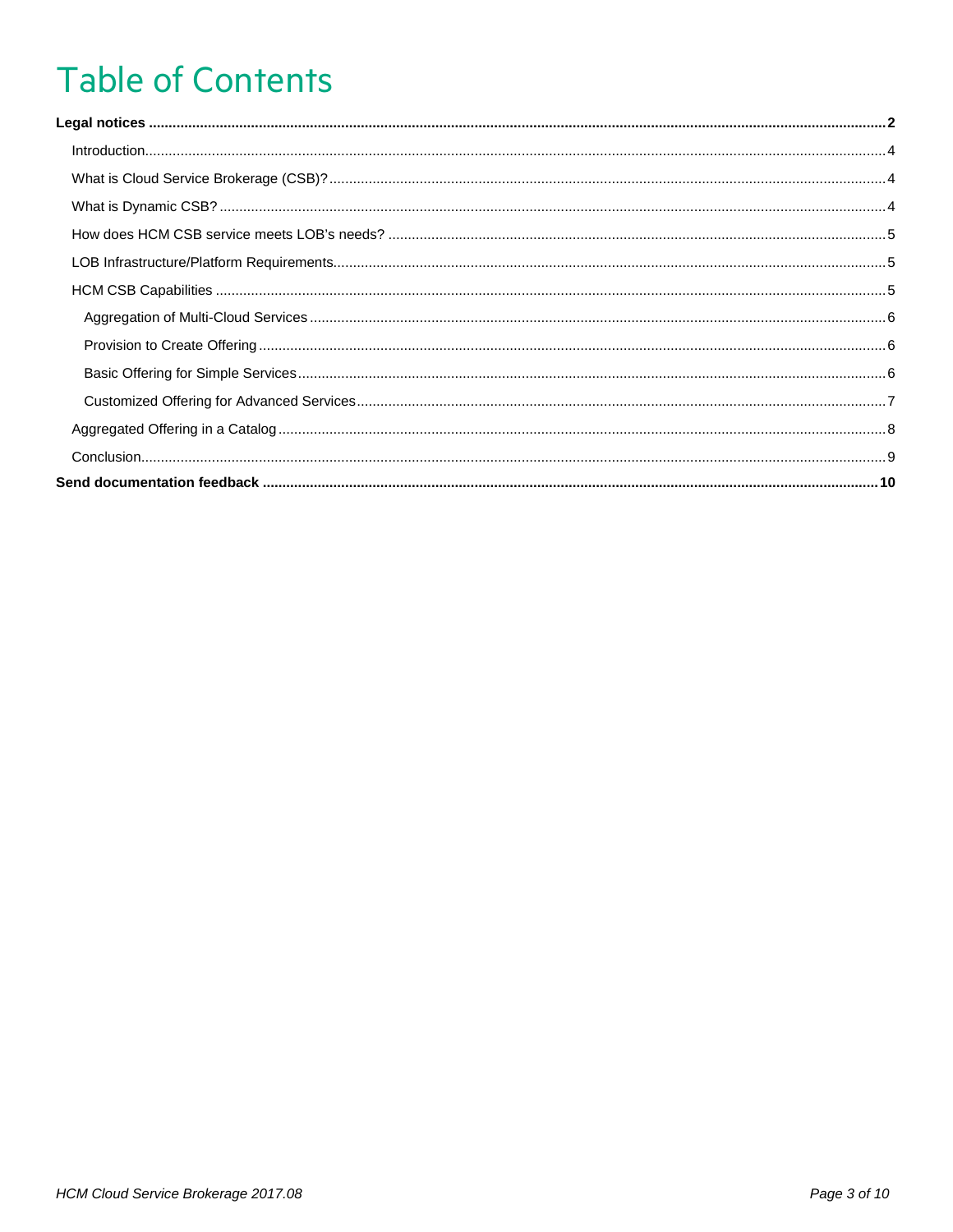## <span id="page-3-0"></span>Introduction

Hybrid Cloud Management (HCM) suite is a platform to automate your IT infrastructure/platform provisioning steps and complete applications stack deployment requirements. HCM offers multiple capabilities such as infrastructure management across different private & public cloud vendors, reporting, analytics, workload placement, application release pipeline automation, cloud service brokerage, workload discovery and compliance. This whitepaper explains HCM's Cloud Service Brokerage module capability. It mainly depicts how a service provider (SP) or a service integrator (SI) who can use this capability to swiftly create offerings for multiple SMB's and enterprises or an internal service broker for their Lines of business (LOB).

## <span id="page-3-1"></span>What is Cloud Service Brokerage (CSB)?

A Cloud Service Brokerage is a business model exercised by service providers or service integrators and also customers who let their ITOps act as internal cloud service broker too. SP/SI are majorly resellers of cloud providers but provides value-added services on top of the cloud services which will help them gain profit out of those services. The internal CSB may not be resellers but they do provide value added services for their LOBs. A CSB solution should primarily offer aggregation, integration, and customization.

**Aggregation** is nothing but consolidating multiple cloud services from different other cloud vendors and help the business-user and end-user to view those services in a single pane of glass. This service helps the business user to offer the services which should rightfully fit for the business and budget needs of the end-customer. For the end-customer who are nothing but LOBs, the aggregated offering list should help them identify the set of services which meets their application deployment needs without any complex process.

**Integrations** helps the SP/SI integrate with cloud vendors and services like network, storage, application, compliance management, and security, governance, cost and reporting tools.

**Customization** helps them provide value-added services and allows them tailor the services offered by multiple cloud and at the same time masking the complexity involved in managing multiple cloud vendor services.

The value-added service may include single API to connect multiple cloud vendors, security, governance, DR, backup, show-back etc.

- SP/SI/ITOPS offers customized cloud offerings which meets the end customer business and budget needs
- LOB user subscribes to the offerings in a catalog using single pane of glass without complexity



Fig1: CSB Business Model

## <span id="page-3-2"></span>What is Dynamic CSB?

An uninterrupted, scalable, governance-based secure cloud service brokerage offered by (who are the HCM buyers):

- **Service Providers to their end Customers (LOB's/ITOPS)**
- **Central IT to their Org units (LOBs)**
- **Lines of Business to their Teams (LOBs)**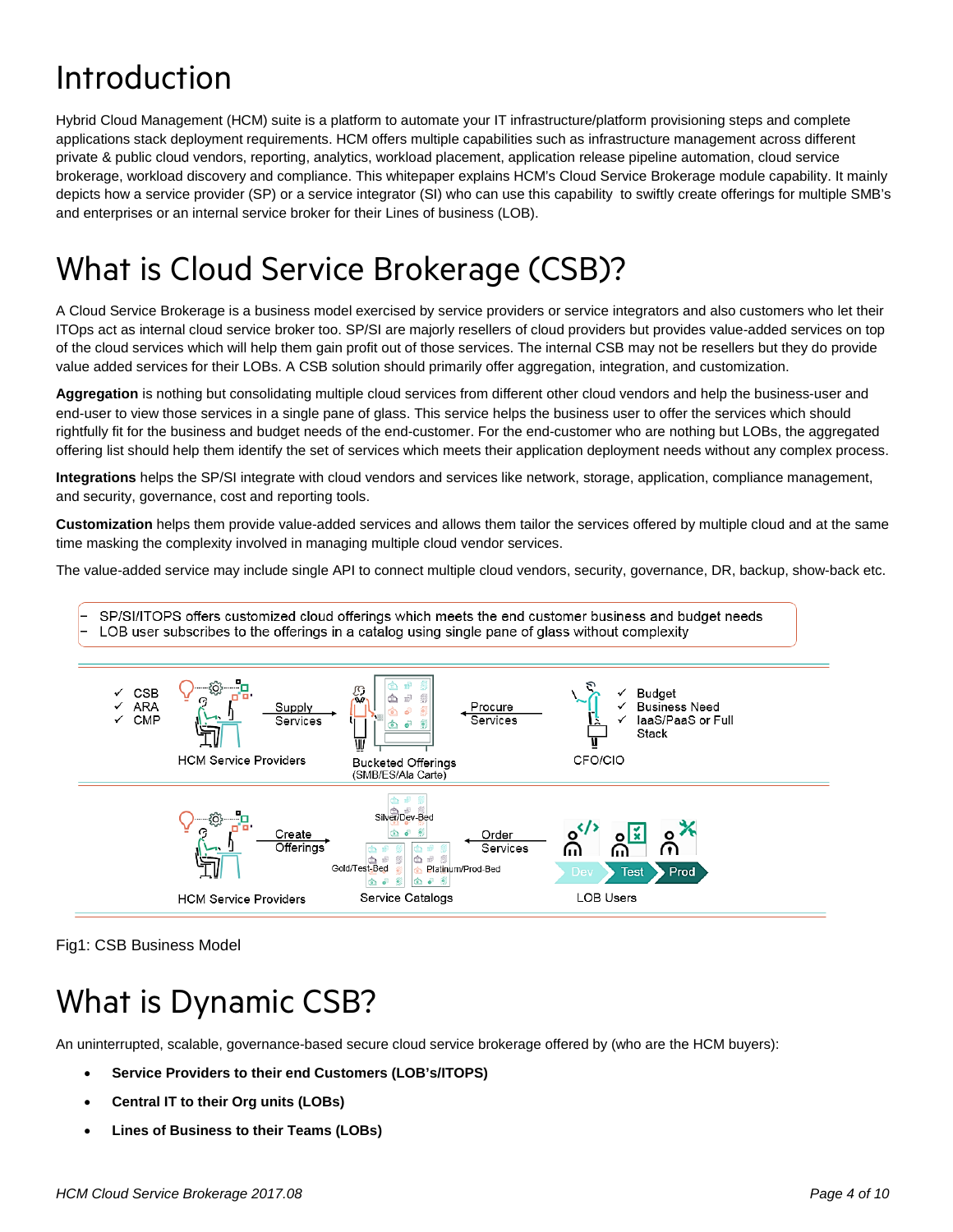HCM CSB offers aggregated service list for SP/SI based on which they will create aggregated offerings and publish into different catalog based on the end customer's subscription



### <span id="page-4-0"></span>How does HCM CSB service meets LOB's needs?

The primary service of CSB is to provide compute services which will offer infrastructure and optionally software on top of the infrastructure for the customer's LOB who may want to deploy application across different lifecycle stages like development, testing, preproduction and production. In order to help these LOBs, HCM CSB provides multiple offerings for them to select and configure required infrastructure or a platform for any of the defined lifecycle stages. The offerings may differ from stage to stage based on the requirement of development team, testing team and operation team.

## <span id="page-4-1"></span>LOB Infrastructure/Platform Requirements

A **developer** or dev team may need an infrastructure with platform software installed on it so that they can quickly deploy and test their new code change which may require to fix an issue or implement new product features. The application deployment steps may differ from team to team and the deployment of application must be automated. In HCM, the application deployment and release process are automated using Codar module which in turn utilizes the Operation Orchestration module intelligence. A dev team may need a simple VM with a software where the configuration does not necessarily match with other teams like testing or operation team requirements.

A **tester** or testing team may need infrastructure with platform software to verify and validated the application functionality by executing the sanity, regression test suite. Further, they may need to execute load and performance testing in order to test the scalability and robustness of the deployed application. A testing team may need different set of infrastructure to run the sanity or regression, load test, and performance test.

An **operation team** may need different set of services to initially roll out an application on the pre-production and then the production environment. A pre-production may be a replica of production environment wherein they may perform acceptance testing but may not be performance testing. Once the application is rolled out into production and when the situation occurs to scale out and scale in, the operations team may need numerous infrastructure to support multiple requests. Also the application may run behind a load balancer and a web server to handle multiple traffics created by different request across different regions.

## <span id="page-4-2"></span>HCM CSB Capabilities

An SP/SI may not create cloud services offerings which are generic in nature for all subscribed organizations but will look for LOB needs and create customized offering which should match that organization's application and operation team's deployment needs.

HCM CSB offers a capability to help the CSB to create such offerings based on the features described in detail below.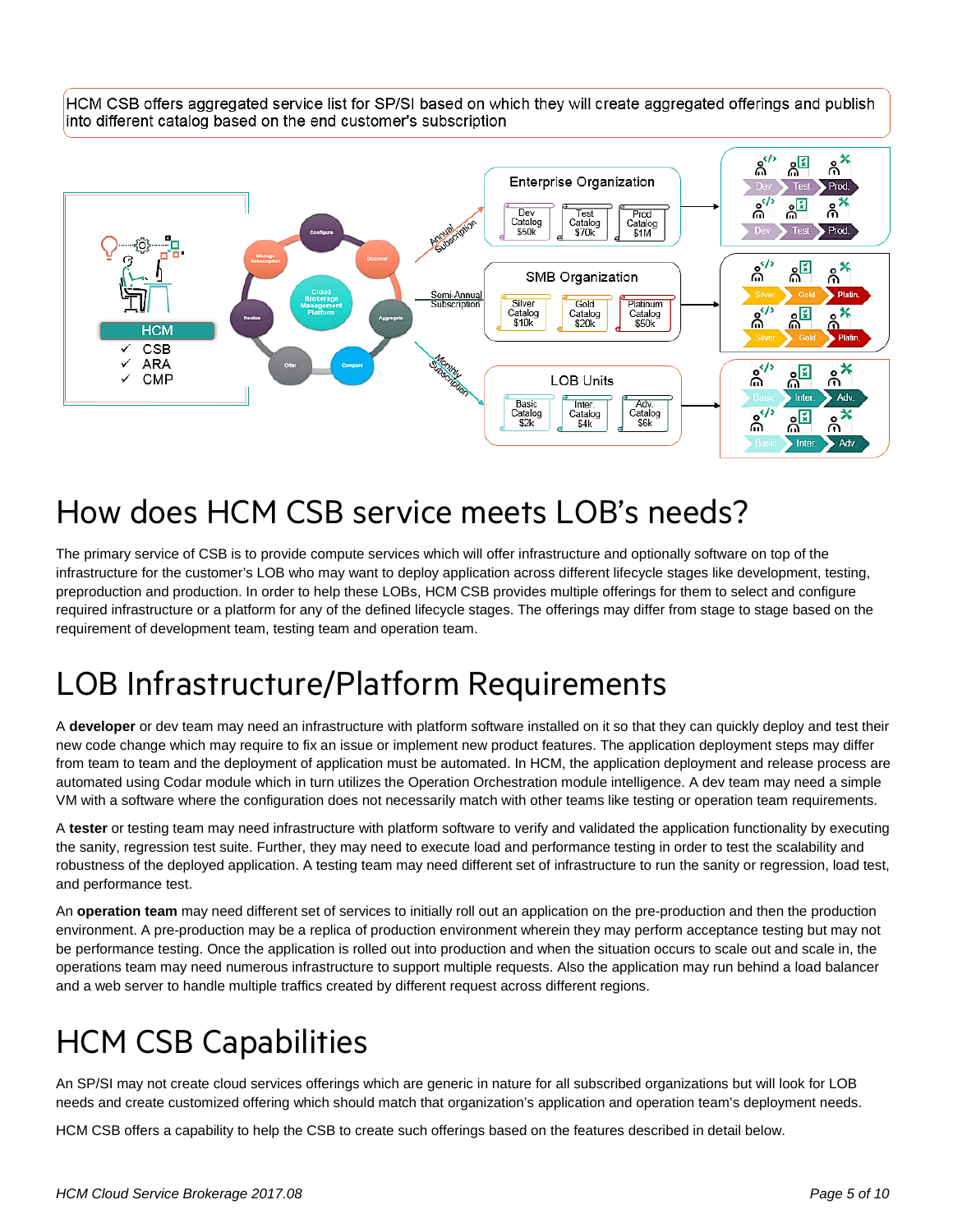## <span id="page-5-0"></span>Aggregation of Multi-Cloud Services

Aggregation in a CSB context is not only meant for the end-users who can select offerings from prescribed catalog which list in an aggregated fashion but the terminology aggregation or the feature aggregation should be also for the SP/SI as well. An SP/SI may hold different cloud accounts like AWS, Azure, GCP and private cloud. The first and foremost job of these SP/SI is to identify the set of services from these cloud vendors which should meet their own business cost that brings ROI. This is first level filter where the offerings are created in controlled fashion with the cautious decision to choose based price, region, compliance and support.

In order to help them select the right set of services, the SP/SI is provided with aggregated multi-cloud services from different configured cloud vendors. They should be able to filter and narrow down their search to pick and choose from the filtered compute services. The filter may be based on region, instance type, operating system, platform type, version and additionally the price information.

By this feature, the SP/SI should be able to locate the services, select the services and create the offering swiftly by avoiding any further steps and finally publish those offering to an organization catalog.

#### <span id="page-5-1"></span>Provision to Create Offering

HCM offers rich set of features around creating offerings which will help the SP/SI to create simple and quick way to create cloud compute services and at the same time help them to automate and orchestrate complex offering set. A simple infrastructure set with required software on top of it may be required for development and testing team for their crash and burn needs but for an operation team, they may need a complex infrastructure set which will involve infrastructure provisioning, install/configure software, multi-tier endpoint connected, load balancer, scalable workloads, web server, etc. for their production application deployment. As a simple software analogy, you can compare basic offering with agentless monitoring and advance offering with agent based monitoring.

### <span id="page-5-2"></span>Basic Offering for Simple Services

- HCM helps the SI/SP to **select** a set of **services from discovered and aggregated list** from **different cloud vendors** and allow them to directly add multiple cloud services to the offering.
- While creating an offering the SI/SP can attach a price tag and **configure** other **infrastructure requirements** which includes image id, geo location etc. Other properties like security group, key pair, and subnet can be provided as input by end user.

This way, the SP/SI can provide **uninterrupted service** and allow them to create **offerings** dynamically for their customers **without** going through any **design/blueprint** creation process which are required for customized offerings.

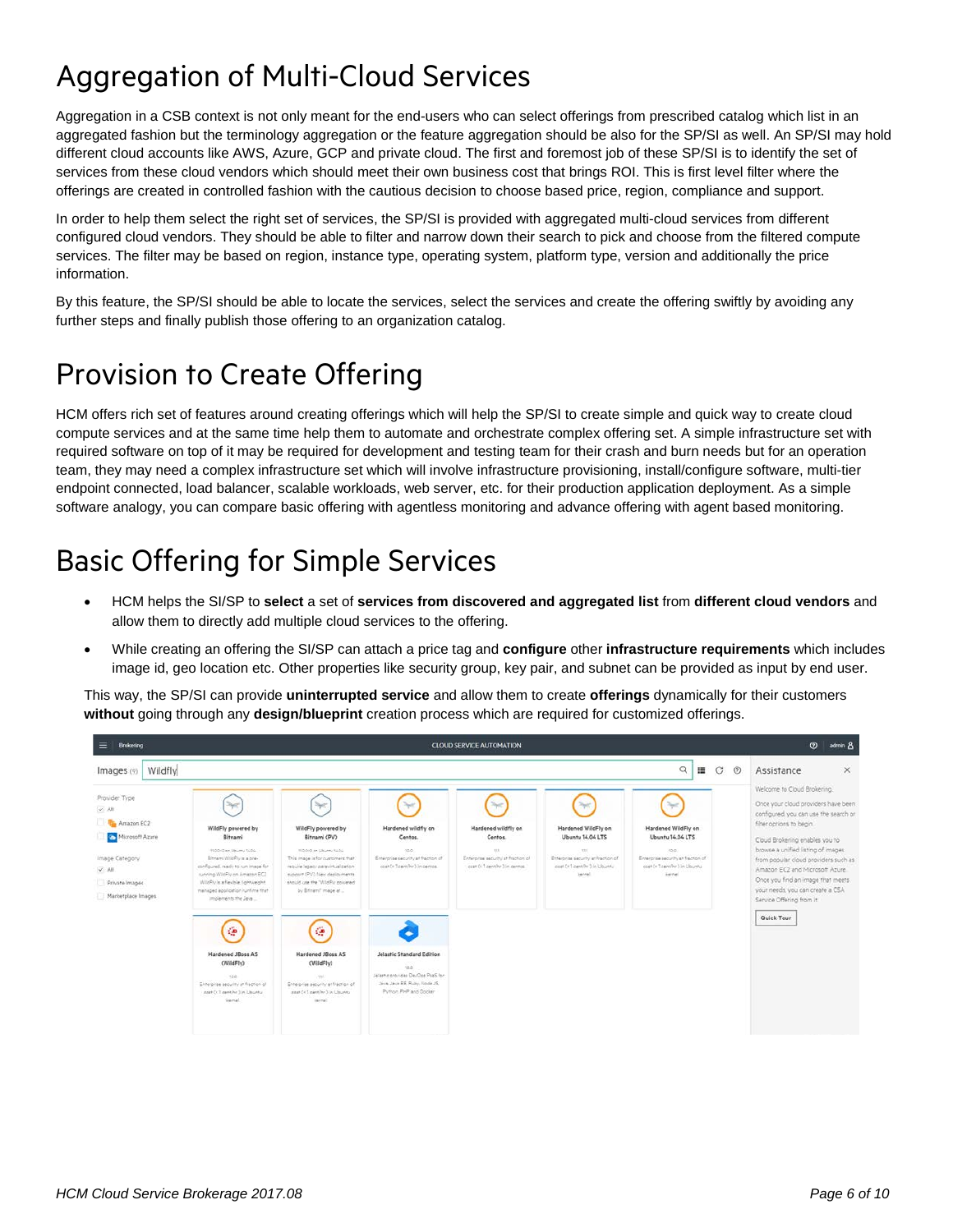

### <span id="page-6-0"></span>Customized Offering for Advanced Services

- As explained above, a **customized offering** will be necessary if the IT team should provide value added services on top of selected offering from different cloud service providers. Also **for production application deployment** purpose which may involve software or application, load balancer components and other additional network/volume components.
- A blueprint **designer** is required to add **multiple components** and **orchestrate** the execution of the components. HCM Blueprint designer provides customizable lifecycle actions for various components which may execute different set of operations through HCM OO flows.
- A resource offering can be created based on resource provider and one or more resource offerings which can be configured for any component in a flexible way within a service blue print to provide **customization** and **flexibility**.
- This service blueprint can help end-user to create patterns which can significantly help them to **visualize** their complete **infrastructure/platform stack or an applications stack**.

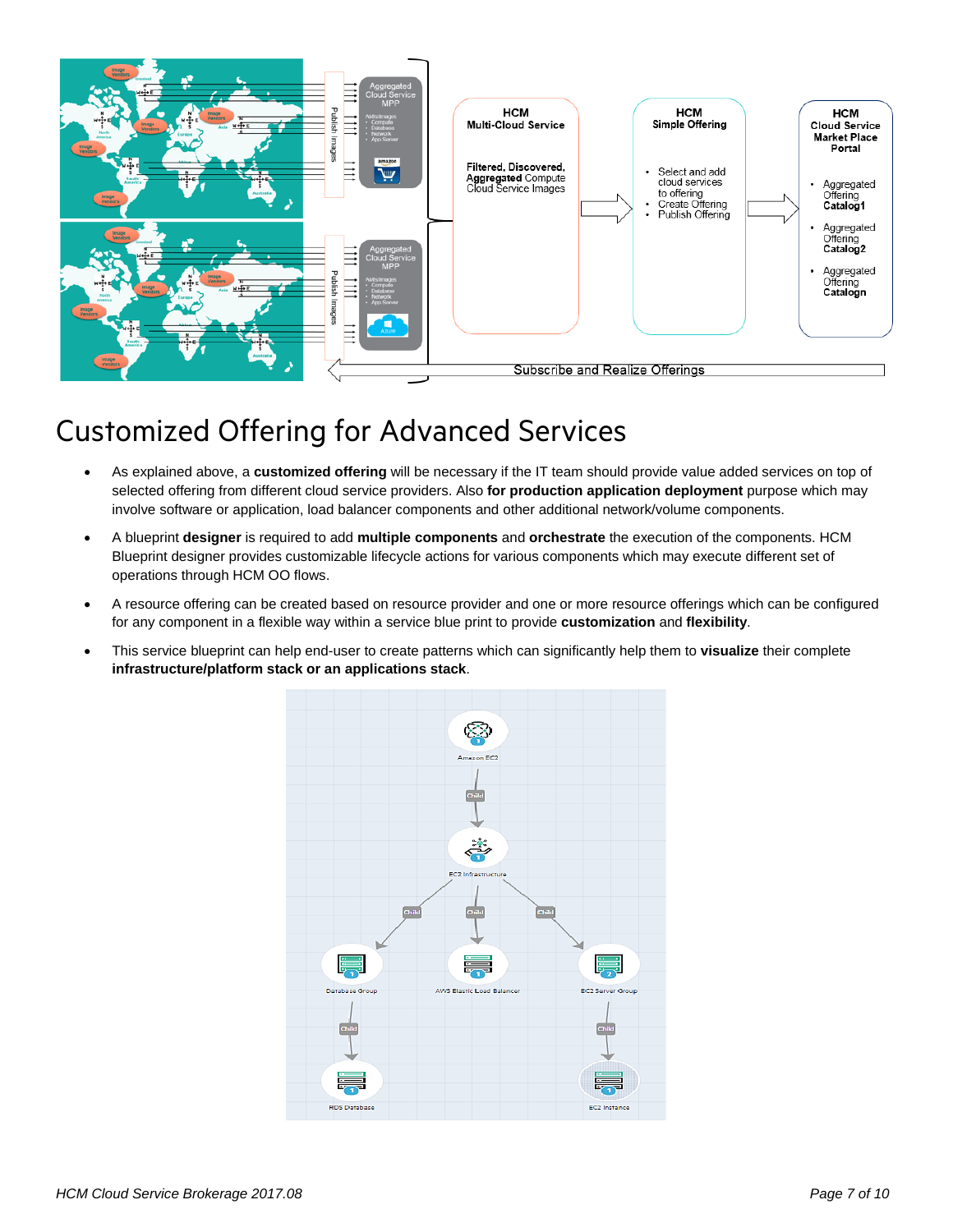## <span id="page-7-0"></span>Aggregated Offering in a Catalog

The end users who are the LOB teams will have prescribed catalog where they can see the aggregated offerings which may have services from different cloud vendors. From the aggregated offering, the user should be able to subscribe to a service which may provide a VM, or set of VMs or VM/VMs with software installed on it. The aggregated offering will have a price tag attached with additional options which are created to customize the services offered as part of the offering. The end-users from various org or sub org can subscribe to one or more offerings and once the subscription is created, the user can perform any public actions on the realized services. The public actions may include start, stop, restart, take snapshot shot or revert snapshot etc.

These offerings can also be configured within the release gate actions provided by the application release automation module in HCM. The release admin may associate or map an offering or set of offering to different lifecycle stage where a developer, tester and the operations team engineer can provision the infrastructure or a platform using these offering. Further they can extract the information about the provisioned infrastructure or platform and using their automated steps they can deploy the application or the newly modified code.

These offerings can also be pulled by a market place portal where it may contain cloud and non-cloud based offerings.

| vse Catalog (38) |            |                                                                             |                                              |
|------------------|------------|-----------------------------------------------------------------------------|----------------------------------------------|
|                  | Search     | م<br><b>All Categories</b><br>٠<br>All Service Types<br>٠<br>Alphabetical   | 1991<br>$\overline{\phantom{0}}$<br>$\equiv$ |
|                  |            | AWS Create Database - Advanced User Offering (16.07)                        | \$25.00                                      |
|                  |            | Database Servers                                                            | + \$ 25.00 yearly                            |
|                  |            | Global Shared Catalog<br>Published On 31 Mar 2017 08:12:34                  |                                              |
|                  |            | AWS Create Database - minimal technical specification offering (16.07)      | \$25.00                                      |
|                  |            | Database Servers                                                            | + \$ 25.00 yearly                            |
|                  |            | Global Shared Catalog<br>Published On 31 Mar 2017 08:15:54                  |                                              |
|                  |            | AWS Create Database - One Click Offering (16.07)                            | \$25.00                                      |
|                  |            | Database Servers                                                            | + \$ 25.00 yearly                            |
|                  |            | Global Shared Catalog<br>Published On 31 Mar 2017 081632                    |                                              |
|                  |            | AWS Create Load Balancer - Advanced User Offering (16.07)                   | \$5.00                                       |
|                  |            | Network Services                                                            | + \$ 15.00 yearly                            |
|                  |            | Global Shared Catalog<br>Published On 31 Mar 2017 08:22:01                  |                                              |
|                  |            | AWS Create Load Balancer - minimal technical specification offering (16.07) | \$5.00                                       |
|                  |            | Network Services                                                            | $+$ \$ 15.00 yearly                          |
|                  |            | Global Shared Catalog<br>Published On 31 Mar 2017 08:22:39                  |                                              |
|                  |            | AWS Create Load Balancer - One Click Offering (16.07)                       | \$5.00                                       |
|                  |            | Accessory                                                                   | + \$ 15.00 yearly                            |
|                  |            | Published On 4 May 2017 12:24:05<br>Global Shared Catalog<br>Recently Added |                                              |
|                  |            | Hybrid 2 Tiers with Jboss in Aws and Oracle in Openstack (1.0.0)            | \$80.00                                      |
|                  |            | Platform Services                                                           | + \$ 200.00 yearly                           |
|                  |            | Hybrid 2 Tiers with Jboss Front-end and Oracle Back-end                     |                                              |
|                  |            | Published On 31 Mar 2017 21:58:15<br>Global Shared Catalog                  |                                              |
|                  |            | kubernetes on GCP (3.0.0)                                                   | \$5.00<br>$+$ \$ 150.00 yearly               |
|                  |            | Platform Services                                                           |                                              |
|                  | cubernetes | Published On 31 Mar 2017 08:57:01<br>Global Shared Catalog                  |                                              |
|                  |            | Microsoft Azure Compute Advanced Offering V2.0 (16.07)                      | \$0.00                                       |
|                  |            | Simple System                                                               | + \$ 0.00 yearly                             |
|                  |            | Published On 29 Mar 2017 06:04:49<br>Global Shared Catalog                  |                                              |
|                  |            | Microsoft Azure - Compute,LB,Database,Storage Offering (16.07)              | \$35.00                                      |
|                  |            | Platform Services                                                           | + \$450.00 yearly                            |
|                  |            | Published On 31 Mar 2017 09:32:16<br>Global Shared Catalog                  |                                              |
|                  |            | Microsoft Azure Compute - Minimal Technical Offering V2.0 (16.07)           | \$35.00                                      |
|                  |            | Classic Continue                                                            | + S 300.00 yearly                            |
|                  |            |                                                                             |                                              |

 $\mathbb{Q}$ )  $(\circ \circ \circ)$ 

**Bro**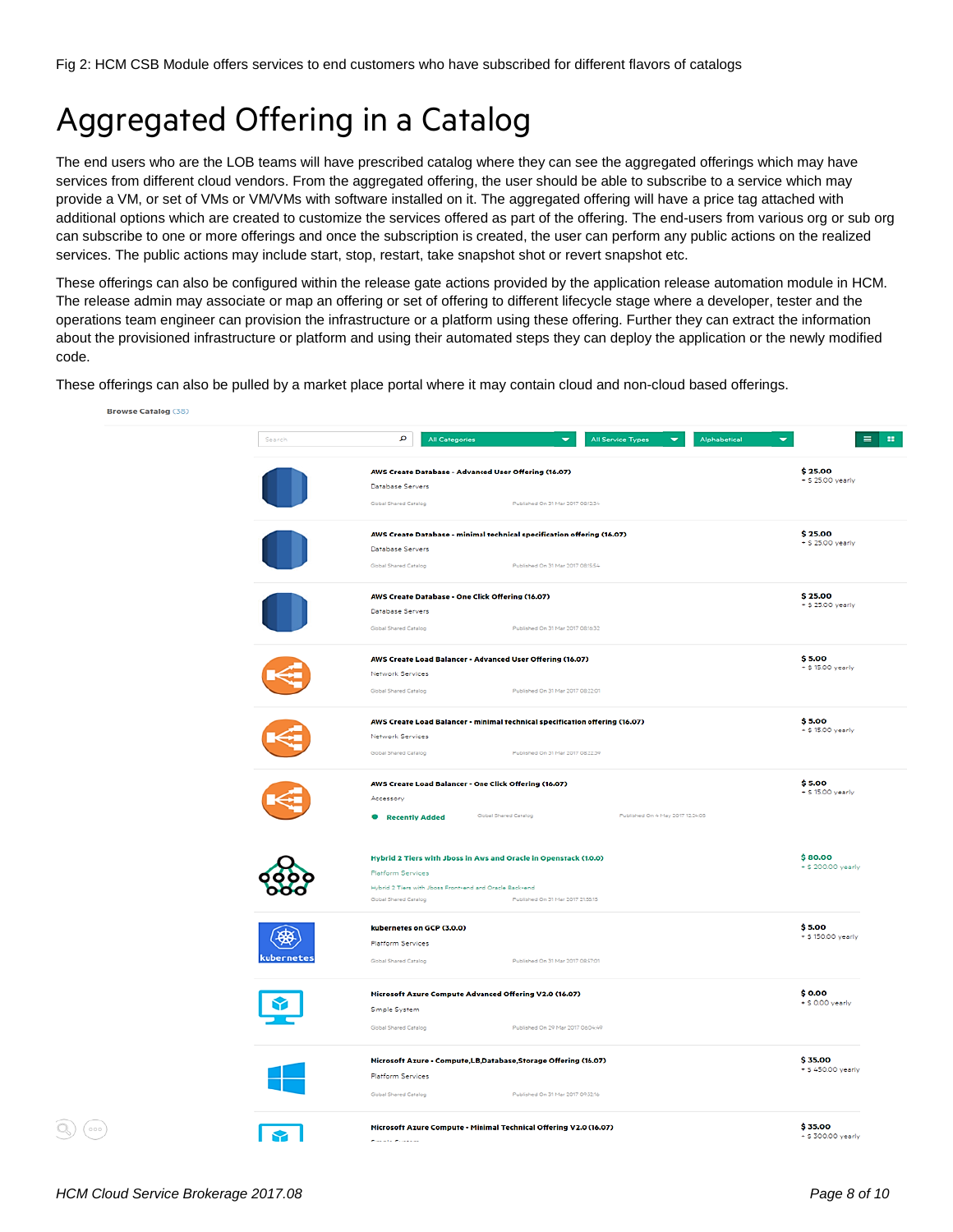## <span id="page-8-0"></span>Conclusion

Using the HCM Cloud Service Brokerage module, a Service Provider or Service Integrator can create aggregated offerings using the provided aggregated service list from various cloud providers. On top of it, they can offer a software which can act as a platform for LOB teams to deploy their applications. The offering set need not be static but the SP/SI can on the fly create any offering and attach to the catalog dynamically based on the end-users' business requirements which changes often.

#### *Benefits for Service Provider or Service Integrators*

- Provides aggregated view of cloud services from different cloud vendors & abstract the complexity behind it.
- Dynamic and robust value-added services to support end-customers' business agility.

#### *Benefits for Service Consumer (end user)*

- Provides aggregated offering view as part of catalog.
- Saves time & effort by finding services across multiple provider which meets business needs including budget.
- Helps to reduce TTM, accelerate the IT process and enable them to stay ahead in their business.
- Reduces CapEx and normalize OpEx based on the business needs.